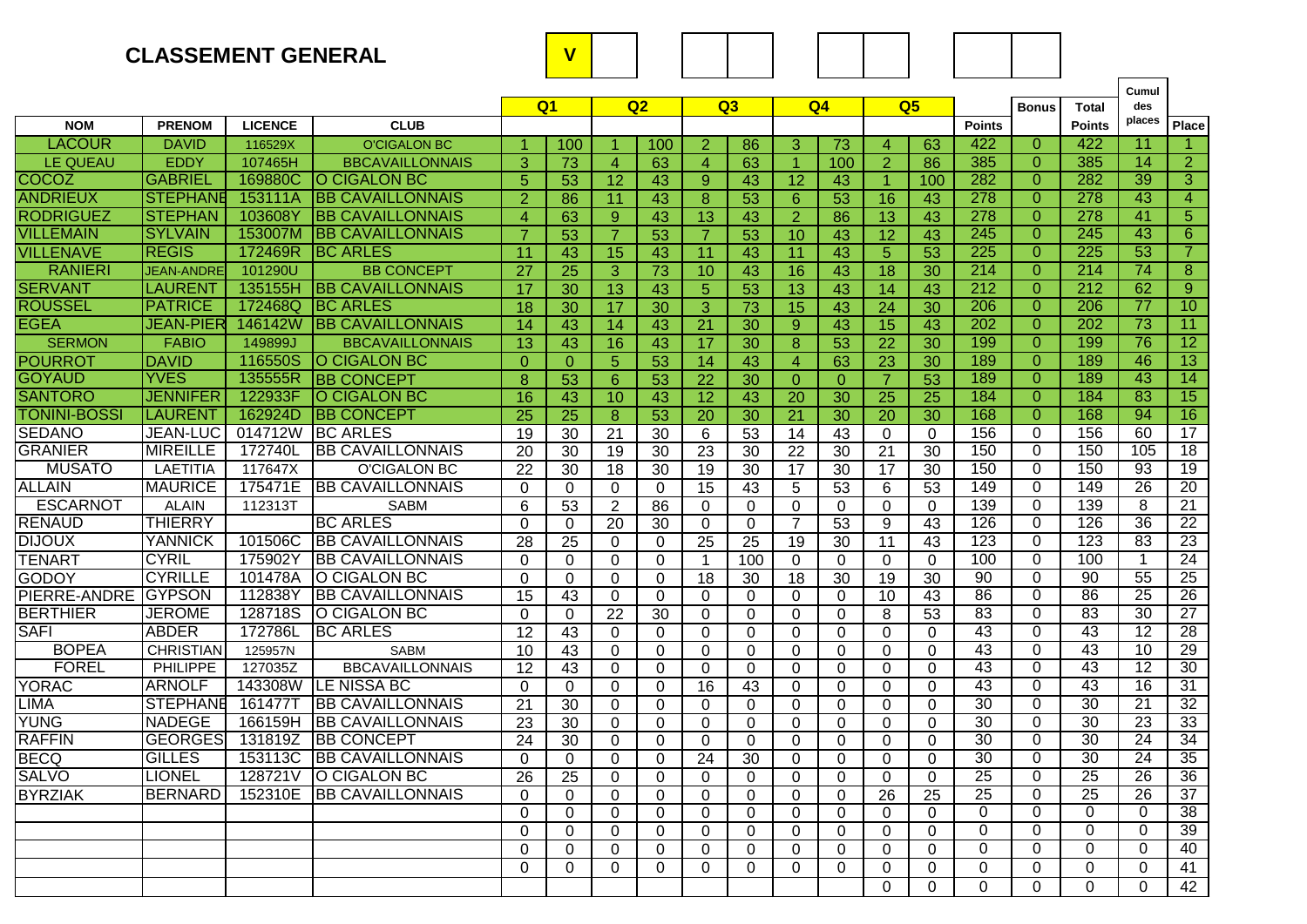|  |  | 0 |             | υ |              |                | U |              |   | $\mathbf 0$    |                | 0 | 0        | - 0            | 43 |
|--|--|---|-------------|---|--------------|----------------|---|--------------|---|----------------|----------------|---|----------|----------------|----|
|  |  | 0 |             | 0 | $\Omega$     | 0              | 0 |              | 0 | 0              | $\Omega$       | 0 | 0        | $\overline{0}$ | 44 |
|  |  | 0 | 0           | 0 | 0            | 0              | 0 |              | 0 | 0              | $\overline{0}$ | 0 | 0        | 0              | 45 |
|  |  | 0 | 0           | 0 | 0            | 0              | 0 |              | 0 | 0              | 0              | 0 | $\Omega$ | $\overline{0}$ | 46 |
|  |  | 0 | 0           | 0 | $\mathbf{0}$ | 0              | 0 | $\mathbf{0}$ | 0 | $\overline{0}$ | 0              | 0 | $\Omega$ | 0              | 47 |
|  |  | 0 | 0           | 0 | $\mathbf{0}$ | 0              | 0 | $\mathbf{0}$ | 0 | 0              | 0              | 0 | 0        | 0              | 48 |
|  |  | 0 |             | 0 | 0            | 0              | 0 |              | 0 | 0              | 0              | 0 | 0        | 0              | 49 |
|  |  | 0 | $\mathbf 0$ | 0 | $\mathbf{0}$ | 0              | 0 |              | 0 | 0              | 0              | 0 | 0        | 0              | 50 |
|  |  | 0 | $\mathbf 0$ | 0 | $\mathbf 0$  | 0              | 0 |              | 0 | 0              | 0              | 0 | 0        | 0              | 51 |
|  |  | 0 |             | 0 | $\Omega$     | $\mathbf{0}$   | 0 |              | 0 | $\mathbf 0$    | $\mathbf{0}$   | 0 | 0        | 0              | 52 |
|  |  | 0 |             | 0 | $\Omega$     | $\overline{0}$ | 0 |              | 0 | $\overline{0}$ |                | 0 | 0        | 0              | 53 |
|  |  |   |             |   |              |                |   |              |   | $\Omega$       |                |   |          | $\Omega$       | 54 |